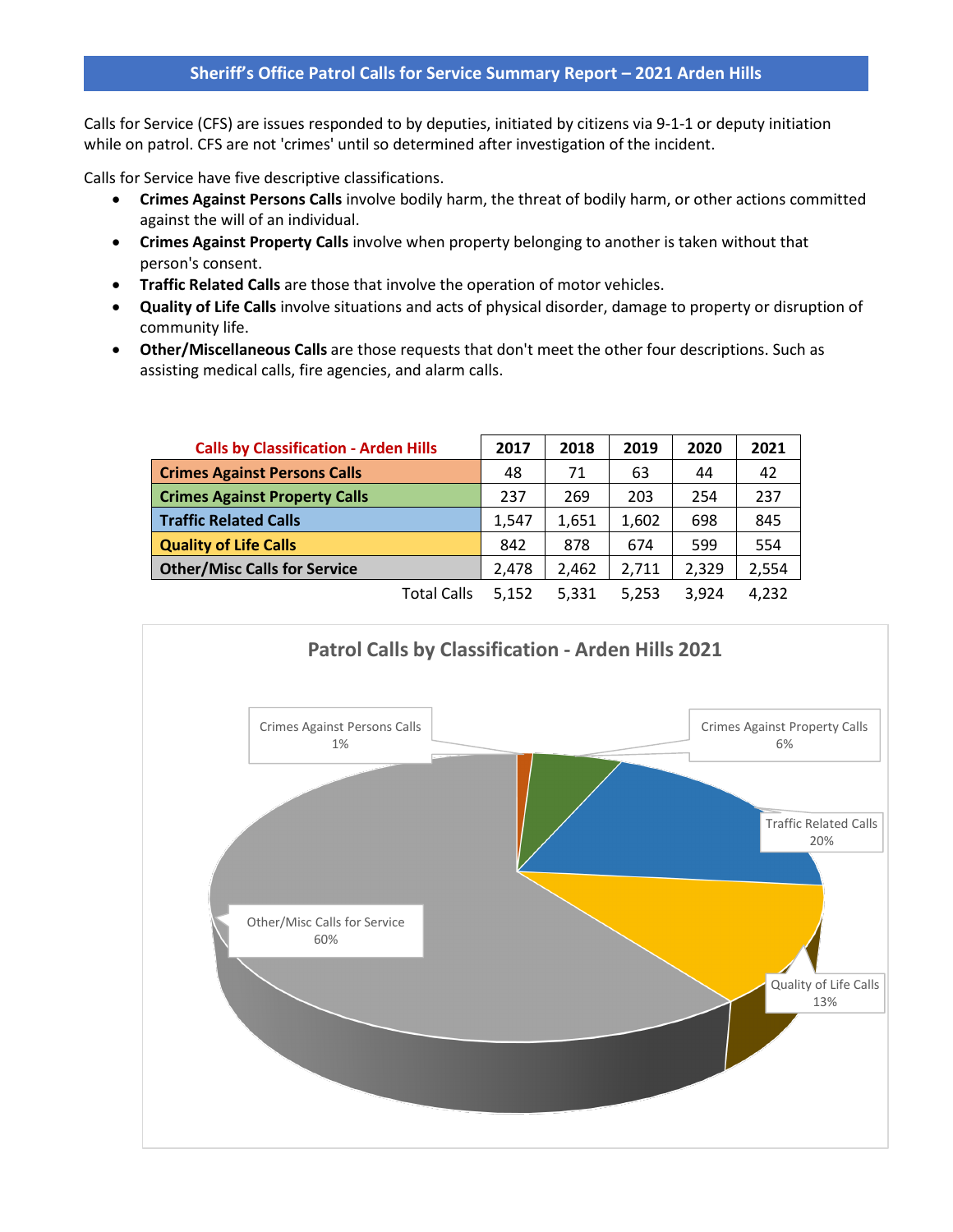| <b>Top 10 Arden Hills Calls for Service</b> |                                    | 2017  | 2018  | 2019  | 2020  | 2021  | $%$ of<br><b>Total</b> |
|---------------------------------------------|------------------------------------|-------|-------|-------|-------|-------|------------------------|
| $\mathbf{1}$                                | <b>AMA - Assist Medical Agency</b> | 689   | 770   | 798   | 750   | 834   | 19.71%                 |
| 2                                           | TRF - Traffic Stop                 | 1,042 | 1,181 | 1,082 | 420   | 506   | 10.70%                 |
| 3                                           | ALA - Alarm Sounding               | 257   | 280   | 334   | 284   | 266   | 6.29%                  |
| 4                                           | <b>SUS - Suspicious Activity</b>   | 252   | 193   | 219   | 252   | 214   | 5.06%                  |
| 5                                           | AST - Assist Citizen               | 179   | 186   | 206   | 155   | 195   | 4.61%                  |
| 6                                           | PCN - Previous Case Follow-Up      | 122   | 135   | 182   | 178   | 170   | 4.02%                  |
| 7                                           | AFA - Assist Fire Agency           | 124   | 134   | 183   | 146   | 158   | 3.73%                  |
| 8                                           | APD - Accident Property Damage     | 223   | 208   | 214   | 90    | 129   | 3.05%                  |
| 9                                           | INV - Investigate                  | 114   | 124   | 115   | 62    | 129   | 3.05%                  |
| 10                                          | 911 - Investigate 911 Hangup       | 104   | 122   | 171   | 118   | 123   | 2.91%                  |
|                                             | <b>Other Calls for Service</b>     | 2,046 | 1,998 | 1,749 | 1,469 | 1,508 | 35.63%                 |
|                                             | <b>Total Calls for Service</b>     | 5,152 | 5,331 | 5,253 | 3,924 | 4,232 |                        |

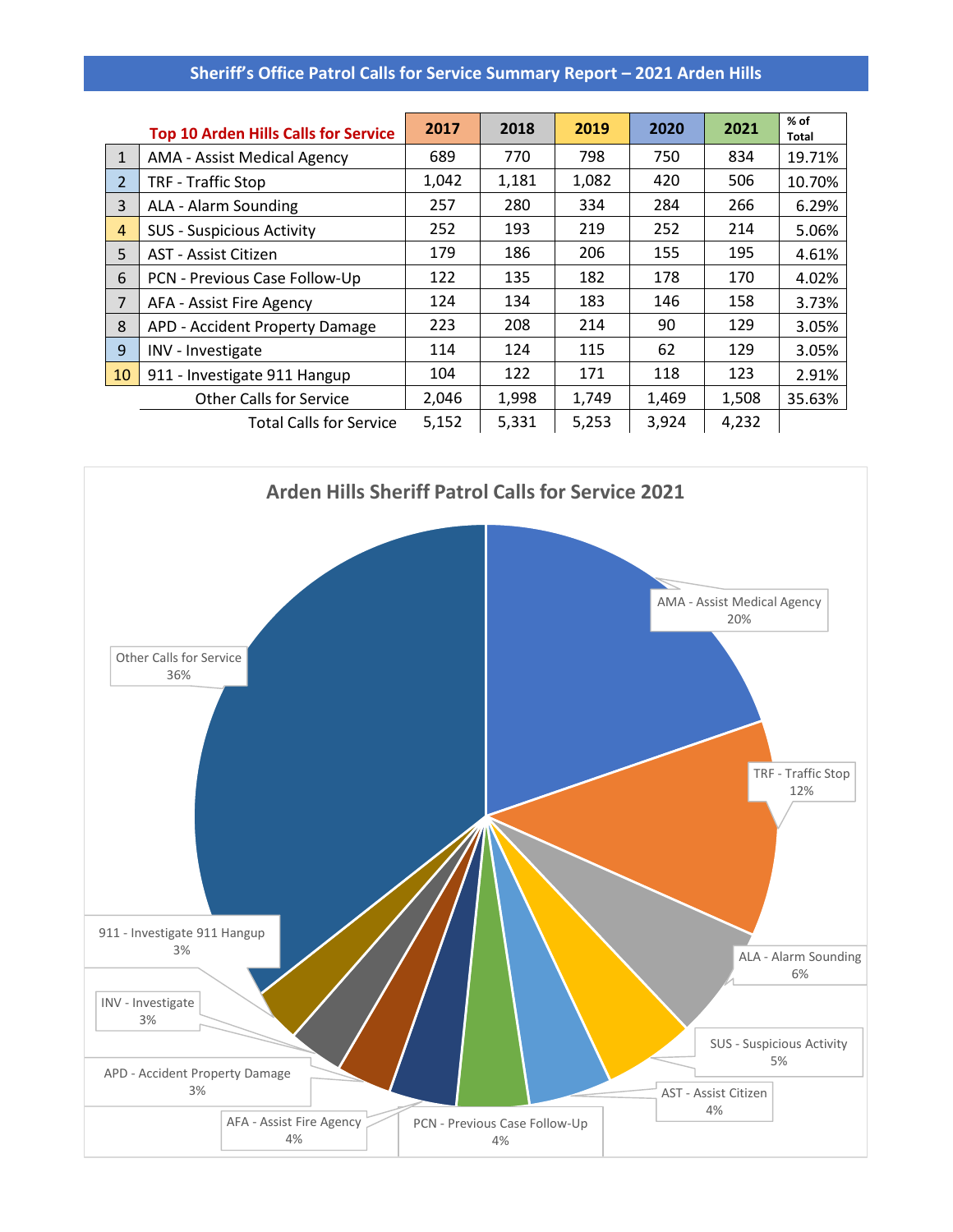Chart of Calls for Service detail by call type/description during the years 2017 to 2021:

### "top ten"

| Code       | <b>Call Description</b>              | 2017           | 2018           | 2019           | 2020         | 2021           |
|------------|--------------------------------------|----------------|----------------|----------------|--------------|----------------|
|            | <b>Crimes Against Persons Calls</b>  |                |                |                |              |                |
| ASS        | ASS - Assault                        | 12             | 25             | 21             | 13           | $\overline{7}$ |
| CAB        | CAB - Child Abuse                    | 3              | 0              | $\mathbf{1}$   | $\mathbf{1}$ | $\mathbf 0$    |
| <b>CSC</b> | <b>CSC - Criminal Sexual Conduct</b> | 9              | 17             | 11             | 5            | 12             |
| <b>DOM</b> | DOM - Domestic Assault               | 15             | 14             | 18             | 16           | 18             |
| <b>MUR</b> | MUR - Murder / Homicide              | 0              | 0              | 0              | 0            | 0              |
| <b>ROB</b> | ROB - Robbery                        | 3              | 3              | $\overline{2}$ | $\mathbf{1}$ | 0              |
| <b>VOP</b> | VOP - Prot Order Violation           | 6              | 12             | 10             | 8            | 5              |
|            | <b>Crimes Against Property Calls</b> |                |                |                |              |                |
| ARS        | ARS - Arson                          | 0              | $\mathbf{1}$   | $\mathbf{1}$   | 0            | 0              |
| <b>BRG</b> | <b>BRG</b> - Burglary                | 19             | 19             | 20             | 28           | 16             |
| <b>FRD</b> | FRD - Fraud or Forgery               | 82             | 73             | 62             | 63           | 48             |
| <b>MVT</b> | MVT - Motor Vehicle Theft            | 13             | 18             | 6              | 19           | 20             |
| <b>SHP</b> | SHP - Shoplifter                     | 3              | 3              | $\overline{2}$ | $\mathbf{1}$ | 0              |
| <b>THA</b> | THA - Theft from Auto                | 35             | 71             | 33             | 72           | 82             |
| <b>THF</b> | THF - Theft                          | 85             | 84             | 79             | 71           | 71             |
|            | <b>Traffic Related Calls</b>         |                |                |                |              |                |
| ABV        | ABV - Abandoned Vehicle              | 9              | 9              | 9              | 12           | 10             |
| <b>AHR</b> | AHR - Accident Hit and Run           | 42             | 25             | 40             | 24           | 27             |
| <b>APD</b> | APD - Accident Property Damage       | 223            | 208            | 214            | 90           | 129            |
| AWI        | AWI - Accident with Injuries         | 50             | 47             | 46             | 29           | 34             |
| <b>DGC</b> | <b>DGC</b> - Dangerous Condition     | 147            | 159            | 179            | 102          | 115            |
| <b>DKD</b> | DKD - Drunk Driver                   | 34             | 22             | 32             | 21           | 21             |
| <b>HRI</b> | HRI - Hit & Run Acc w/Injuries       | 0              | 0              | $\mathbf 0$    | $\mathbf 0$  | 3              |
| <b>TRF</b> | <b>TRF - Traffic Stop</b>            | 1,042          | 1,181          | 1,082          | 420          | 506            |
|            | <b>Quality of Life Calls</b>         |                |                |                |              |                |
| <b>CDP</b> | <b>Criminal Damage to Property</b>   | 22             | 35             | 25             | 37           | 27             |
| <b>DIS</b> | DIS - Dispute Disagreement           | 41             | 42             | 40             | 21           | 33             |
| <b>DKP</b> | DKP - Drunk Person                   | 14             | 9              | $\overline{4}$ | 4            | 3              |
| <b>DOC</b> | DOC - Disorderly Conduct             | 87             | 93             | 108            | 94           | 107            |
| <b>DSB</b> | DSB - Disturbance Noise Complaint    | 30             | 39             | 26             | 33           | 43             |
| FGT        | FGT - Fight                          | $\mathbf{1}$   | 8              | 6              | 3            | $\mathbf{1}$   |
| <b>FWK</b> | FWK - Fireworks                      | 8              | 3              | 8              | 10           | 8              |
| GRF        | <b>GRF</b> - Graffiti                | $\mathbf{1}$   | 0              | $\mathbf{1}$   | $\mathbf{1}$ | 6              |
| <b>HRS</b> | <b>HRS - Harrasment Report</b>       | 36             | 39             | 34             | 39           | 36             |
| <b>NAR</b> | <b>NAR - Narcotics</b>               | 23             | 14             | 22             | 12           | 16             |
| PLR        | PLR - Prowler                        | 0              | 0              | 1              | 0            | 1              |
| <b>PRK</b> | <b>PRK - Parking Complaint</b>       | 325            | 401            | 176            | 88           | 52             |
| SOL        | SOL - Solicitor                      | $\overline{2}$ | $\overline{2}$ | 4              | 5            | $\overline{7}$ |
| SUS        | <b>SUS - Suspicious Activity</b>     | 252            | 193            | 219            | 252          | 214            |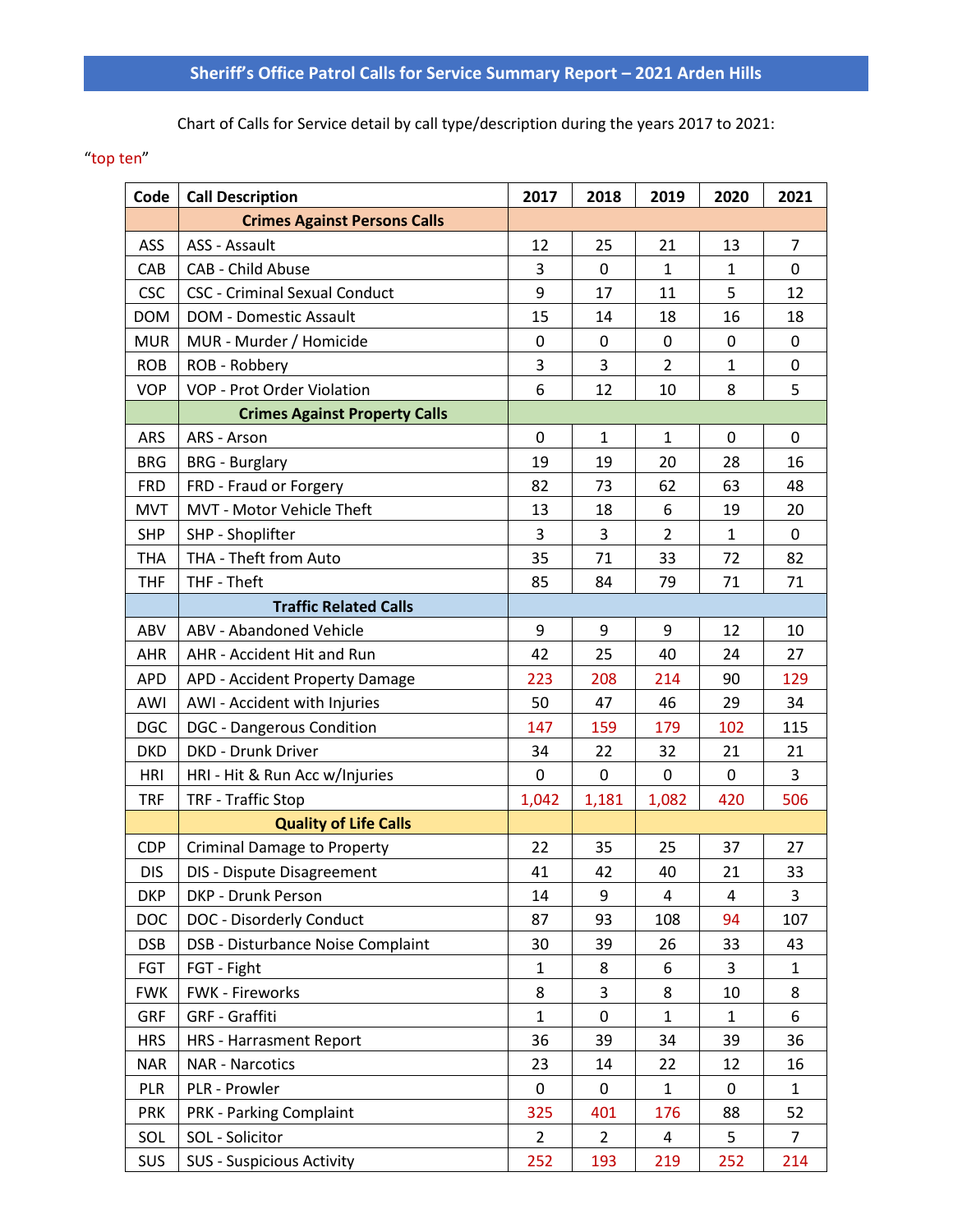|            | <b>Other/Misc Calls for Service</b>           |                |              |                |                |              |
|------------|-----------------------------------------------|----------------|--------------|----------------|----------------|--------------|
| 911        | 911 - Investigate 911 Hangup                  | 104            | 122          | 171            | 118            | 123          |
| ADM        | ADM - Administrative Detail                   | 113            | 76           | 51             | 51             | 89           |
| <b>AFA</b> | AFA - Assist Fire Agency                      | 124            | 134          | 183            | 146            | 158          |
| ALA        | ALA - Alarm Sounding                          | 257            | 280          | 334            | 284            | 266          |
| AMA        | AMA - Assist Medical Agency                   | 689            | 770          | 798            | 750            | 834          |
| <b>ANC</b> | <b>ANC - Animal Complaint</b>                 | 89             | 114          | 103            | 71             | 86           |
| <b>AOA</b> | AOA - Assist Other Agency                     | 62             | 67           | 72             | 65             | 82           |
| <b>AST</b> | AST - Assist Citizen                          | 179            | 186          | 206            | 155            | 195          |
| <b>ATL</b> | ATL - Attempt to Locate                       | 0              | 0            | 0              | 0              | 0            |
| <b>CIV</b> | CIV - Civil Problem                           | 32             | 26           | 27             | 45             | 40           |
| COD        | <b>COD - Code Enforcement</b>                 | 8              | 6            | 9              | 10             | 10           |
| <b>DOA</b> | DOA - Death Investigation                     | 10             | 12           | 8              | 10             | 9            |
| <b>PIC</b> | EDP/PIC - Person In Crisis                    | 36             | 33           | 32             | 29             | 29           |
| <b>INV</b> | INV - Investigate                             | 114            | 124          | 115            | 62             | 129          |
| JUV        | JUV - Juvenile Incidents                      | 38             | 15           | 16             | 28             | 9            |
| LOC        | LOC - Lockout                                 | 9              | 4            | 6              | $\overline{4}$ | 5            |
| LOS        | LOS - Lost Property                           | $\overline{7}$ | 6            | 14             | 9              | 5            |
| <b>MSP</b> | MSP - Missing Person, Juvenile                | 20             | 8            | 16             | 11             | 14           |
| <b>PCN</b> | PCN - Previous Case Follow-Up                 | 122            | 135          | 182            | 178            | 170          |
| POR        | POR - Predatory Offender Reg                  | $\overline{2}$ | $\mathbf 0$  | $\mathbf 0$    | 0              | 0            |
| PPV        | PPV - Police Proactive Visit                  | 109            | 120          | 91             | 77             | 115          |
| <b>RPR</b> | <b>RPR - Recovered Property</b>               | 47             | 59           | 59             | 63             | 46           |
| <b>SHF</b> | SHF - Shots Fired                             | 6              | $\mathbf{1}$ | $\overline{4}$ | 12             | 5            |
| <b>WAR</b> | WAR - Warrant                                 | 27             | 32           | 19             | 13             | 17           |
| <b>WEL</b> | WEL - Welfare Check                           | 111            | 84           | 95             | 75             | 75           |
| <b>WPN</b> | WPN - Weapon                                  | 3              | 4            | $\overline{2}$ | 5              | $\mathbf{1}$ |
|            |                                               |                |              |                |                |              |
|            | Misc/Other not listed above                   | 160            | 44           | 98             | 58             | 42           |
|            |                                               |                |              |                |                |              |
|            | Total Calls (includes items not listed above) | 5,152          | 5,331        | 5,253          | 3,924          | 4,232        |

| <b>Total Calls for Service - Contract Cities</b> | 2017   | 2018   | 2019   | 2020      | 2021   |
|--------------------------------------------------|--------|--------|--------|-----------|--------|
| Arden Hills                                      | 5,152  | 5,331  | 5,253  | 3,924     | 4,232  |
| Falcon Heights * (Gem Lake 17)                   | 307    | 2,863  | 2,340  | 1,775     | 1,789  |
| Little Canada                                    | 7,289  | 6,776  | 7,086  | 6,314     | 6,577  |
| North Oaks                                       | 1,636  | 1,831  | 1,856  | 1,673     | 1,585  |
| Shoreview                                        | 8,839  | 8,895  | 9,150  | 8,110     | 8,268  |
| Vadnais Heights                                  | 6,618  | 6,141  | 6,408  | 5,659     | 6,036  |
| White Bear Township                              | 3,837  | 3,546  | 3,327  | 3,015     | 2,909  |
| <b>Total Calls Contract Cities</b>               | 33,678 | 35,383 | 35,420 | 30,470    | 31,396 |
| % change                                         | 4.28%  | 4.82%  | 0.10%  | $-16.25%$ | 2.95%  |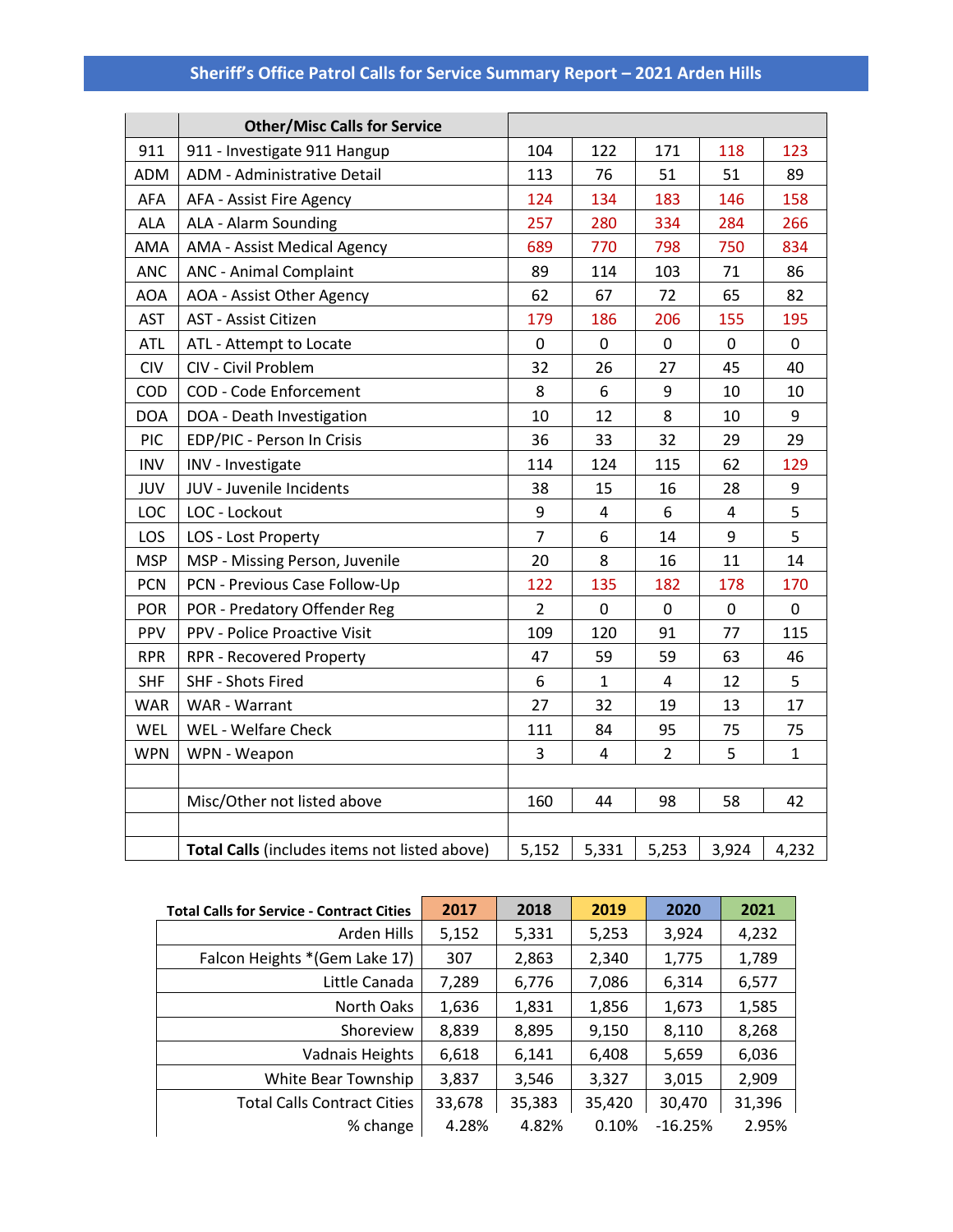#### Calls for Service Information - Ramsey County Sheriff's Patrol 2021 - City of Arden Hills

|                  | Code Call Description                            | 2017           | 2018           | 2019              | 2020         | 2021           |
|------------------|--------------------------------------------------|----------------|----------------|-------------------|--------------|----------------|
|                  | <b>Crimes Against Persons Calls</b>              |                |                |                   |              |                |
| ASS              | ASS - Assault                                    | 12             | 25             | 21                | 13           | 7              |
| CAB              | CAB - Child Abuse                                | 3              | 0              | $\mathbf 1$       | $\mathbf{1}$ | 0              |
| csc              | CSC - Criminal Sexual Conduct                    | ۹              | 17             | 11                | 5            | 12             |
|                  | DOM DOM - Domestic Assault                       | 15             | 14             | 18                | 16           | 18             |
| MUR <sup>1</sup> | MUR - Murder / Homicide                          | 0              | 0              | 0                 | 0            | 0              |
| <b>ROB</b>       | ROB - Robbery                                    | 3              | з              | $\overline{2}$    | 1            | 0              |
| VOP              | VOP - Prot Order Violation                       | 6              | 12             | 10                | 8            | 5              |
|                  | <b>Crimes Against Property Calls</b>             |                |                |                   | 0            |                |
| ARS<br>BRG       | ARS - Arson                                      | 0<br>19        | 1<br>19        | $\mathbf 1$<br>20 | 28           | 0<br>16        |
| <b>FRD</b>       | <b>BRG</b> - Burglary<br>FRD - Fraud or Forgery  | 82             | 73             | 62                | 63           | 48             |
| MVT              | MVT - Motor Vehicle Theft                        | 13             | 18             | 6                 | 19           | 20             |
| <b>SHP</b>       | SHP - Shoplifter                                 | 3              | 3              | 2                 | 1            | 0              |
| THA              | THA - Theft from Auto                            | 35             | 71             | 33                | 72           | 82             |
| THF              | THF - Theft                                      | 85             | 84             | 79                | 71           | 71             |
|                  | <b>Traffic Related Calls</b>                     |                |                |                   |              |                |
| ABV              | ABV - Abandoned Vehicle                          | 9              | 9              | 9                 | 12           | 10             |
|                  | AHR AHR - Accident Hit and Run                   | 42             | 25             | 40                | 24           | 27             |
| APD.             | APD - Accident Property Damage                   | 223            | 208            | 214               | 90           | 129            |
|                  | AWI AWI - Accident with Injuries                 | 50             | 47             | 46                | 29           | 34             |
| DGC              | DGC - Dangerous Condition                        | 147            | 159            | 179               | 102          | 115            |
| <b>DKD</b>       | DKD - Drunk Driver                               | 34             | 22             | 32                | 21           | 21             |
| HRI              | HRI - Hit & Run Acc w/Injuries                   | 0              | 0              | 0                 | 0            | 3              |
| TRF              | TRF - Traffic Stop                               | 1.042          | 1,181          | 1,082             | 420          | 506            |
|                  | <b>Quality of Life Calls</b>                     |                |                |                   |              |                |
| ĊDР              | Criminal Damage to Property                      | 22             | 35             | 25                | 37           | 27             |
| DIS              | DIS - Dispute Disagreement                       | 41             | 42             | 40                | 21           | 33             |
| <b>DKP</b>       | DKP - Drunk Person                               | 14             | 9              | 4                 | 4            | 3              |
| DOC              | DOC - Disorderly Conduct                         | 87             | 93             | 108               | 94           | 107            |
| DSB              | DSB - Disturbance Noise Complaint                | 30             | 39             | 26                | 33           | 43             |
| FGT              | FGT - Fight                                      | $\mathbf 1$    | 8              | 6                 | 3            | 1              |
|                  | FWK FWK - Fireworks                              | 8              | 3              | 8                 | 10           | 8              |
| GRF              | GRF - Graffiti                                   | 1              | 0              | 1                 | 1            | 6              |
| <b>HRS</b>       | <b>HRS</b> - Harrasment Report                   | 36             | 39             | 34                | 39           | 36             |
| NAR.             | NAR - Narcotics                                  | 23             | 14             | 22                | 12           | 16             |
| PLR              | PLR - Prowler                                    | 0              | 0              | 1                 | 0            | 1              |
| PRK              | PRK - Parking Complaint                          | 325            | 401            | 176               | 88           | 52             |
| SOL              | SOL - Solicitor                                  | $\overline{2}$ | $\overline{2}$ | 4                 | 5            | 7              |
| SUS              | <b>SUS - Suspicious Activity</b>                 | 252            | 193            | 219               | 252          | 214            |
| 911              | Other/Misc Calls for Service                     |                |                |                   |              |                |
| ADM              | 911 - Investigate 911 Hangup                     | 104<br>113     | 122<br>76      | 171<br>51         | 118<br>51    | 123<br>89      |
| AFA              | ADM - Administrative Detail                      | 124            | 134            |                   |              | 158            |
| ALA              | AFA - Assist Fire Agency<br>ALA - Alarm Sounding | 257            | 280            | 183<br>334        | 146<br>284   | 266            |
| AMA              | AMA - Assist Medical Agency                      | 689            | 770            | 798               | 750          | 834            |
| ANC              | ANC - Animal Complaint                           | 89             | 114            | 103               | 71           | 86             |
| AOA              | AOA - Assist Other Agency                        | 62             | 67             | 72                | 65           | 82             |
| AST              | AST - Assist Citizen                             | 179            | 186            | 206               | 155          | 195            |
| ATL              | ATL - Attempt to Locate                          | 0              | 0              | 0                 | 0            | 0              |
| CIV              | CIV - Civil Problem                              | 32             | 26             | 27                | 45           | 40             |
| <b>COD</b>       | COD - Code Enforcement                           | 8              | 6              | 9                 | 10           | 10             |
| DOA              | DOA - Death Investigation                        | 10             | 12             | 8                 | 10           | 9              |
| PIC              | EDP/PIC - Person In Crisis                       | 36             | 33             | 32                | 29           | 29             |
| INV              | INV - Investigate                                | 114            | 124            | 115               | 62           | 129            |
| JUν              | JUV - Juvenile Incidents                         | 38             | 15             | 16                | 28           | 9              |
| LOC              | LOC - Lockout                                    | 9              | 4              | 6                 | 4            | 5              |
|                  | LOS LOS - Lost Property                          | 7              | 6              | 14                | 9            | $\overline{2}$ |
|                  | MSP MSP - Missing Person, Juvenile               | 20             | 8              | 16                | 11           | 14             |
|                  | PCN PCN - Previous Case Follow-Up                | 122            | 135            | 182               | 178          | 170            |
|                  | POR POR - Predatory Offender Reg                 | 2              | 0              | 0                 | 0            | 0              |
|                  | PPV PPV - Police Proactive Visit                 | 109            | 120            | 91                | 77           | 115            |
| <b>RPR</b>       | <b>RPR - Recovered Property</b>                  | 47             | 59             | 59                | 63           | 46             |
| <b>SHF</b>       | SHF - Shots Fired                                | 6              | 1              | 4                 | 12           | 5              |
|                  | WAR WAR - Warrant                                | 27             | 32             | 19                | 13           | 17             |
| WEL              | WEL - Welfare Check                              | 111            | 84             | 95                | 75           | 75             |
| WPN              | WPN - Weapon                                     | 3              | 4              | 2                 | 5            | 1              |
|                  |                                                  |                |                |                   |              |                |
|                  | Misc/Other not listed above                      | 160            | 44             | 98                | 58           | 42             |
|                  |                                                  |                |                |                   |              |                |
|                  | Total Calls (includes items not listed above)    | 5,152          | 5,331          | 5,253             | 3,924        | 4,232          |

|                         | <b>Top 10 Arden Hills Calls for Service</b> | 2017  | 2018  | 2019  | 2020  | 2021  | % of Total |
|-------------------------|---------------------------------------------|-------|-------|-------|-------|-------|------------|
|                         | AMA - Assist Medical Agency                 | 689   | 770   | 798   | 750   | 834   | 19.71%     |
| $\overline{ }$          | TRF - Traffic Stop                          | 1.042 | 1,181 | 1.082 | 420   | 506   | 10.70%     |
|                         | ALA - Alarm Sounding                        | 257   | 280   | 334   | 284   | 266   | 6.29%      |
| $\Delta$                | SUS - Suspicious Activity                   | 252   | 193   | 219   | 252   | 214   | 5.06%      |
| 5                       | AST - Assist Citizen                        | 179   | 186   | 206   | 155   | 195   | 4.61%      |
| 6                       | PCN - Previous Case Follow-Up               | 122   | 135   | 182   | 178   | 170   | 4.02%      |
|                         | AFA - Assist Fire Agency                    | 124   | 134   | 183   | 146   | 158   | 3.73%      |
| 8                       | APD - Accident Property Damage              | 223   | 208   | 214   | 90    | 129   | 3.05%      |
| $\mathbf{9}$            | IINV - Investigate                          | 114   | 124   | 115   | 62    | 129   | 3.05%      |
| 10                      | 911 - Investigate 911 Hangup                | 104   | 122   | 171   | 118   | 123   | 2.91%      |
| Other Calls for Service |                                             | 2.046 | 1,998 | 1,749 | 1,469 | 1,508 | 35.63%     |
|                         | Total Calls for Service                     | 5,152 | 5,331 | 5.253 | 3.924 | 4.232 |            |







Calls for Service are incidents responded to by deputies. Calls are often initiated by citizens via 9-1-1 or deputy initiation while on patrol. Calls for Service are not 'crimes' until so determined after investigation of the incident.

In this list the Calls divided into five descriptive classifications.

Crimes Against Persons Calls involve bodily harm, the threat of bodily harm, or other actions committed against the will of an individual.

Crimes Against Property Calls involve when property belonging to another is taken without that person's consent.

Traffic Related Calls are those that involve the operation of motor vehicles. Quality of Life Calls involve situations and acts of physical disorder, damage to property or disruption of community life.

Other/Miscellaneous Calls are those requests that don't meet the other four descriptions. Such as assisting medical calls, fire agencies, and alarm calls.

| <b>Calls by Classification - Arden Hills</b> | 2017  | 2018  | 2019  | 2020  | 2021  |
|----------------------------------------------|-------|-------|-------|-------|-------|
| <b>Crimes Against Persons Calls</b>          | 48    | 71    | 63    | 44    | 42    |
| <b>Crimes Against Property Calls</b>         | 237   | 269   | 203   | 254   | 237   |
| <b>Traffic Related Calls</b>                 | 1.547 | 1.651 | 1.602 | 698   | 845   |
| <b>Quality of Life Calls</b>                 | 842   | 878   | 674   | 599   | 554   |
| Other/Misc Calls for Service                 | 2.478 | 2.462 | 2.711 | 2.329 | 2,554 |
| Total Calls                                  | 5.152 | 5.331 | 5.253 | 3.924 | 4.232 |

#### Patrol Calls by Classification - Arden Hills 2021